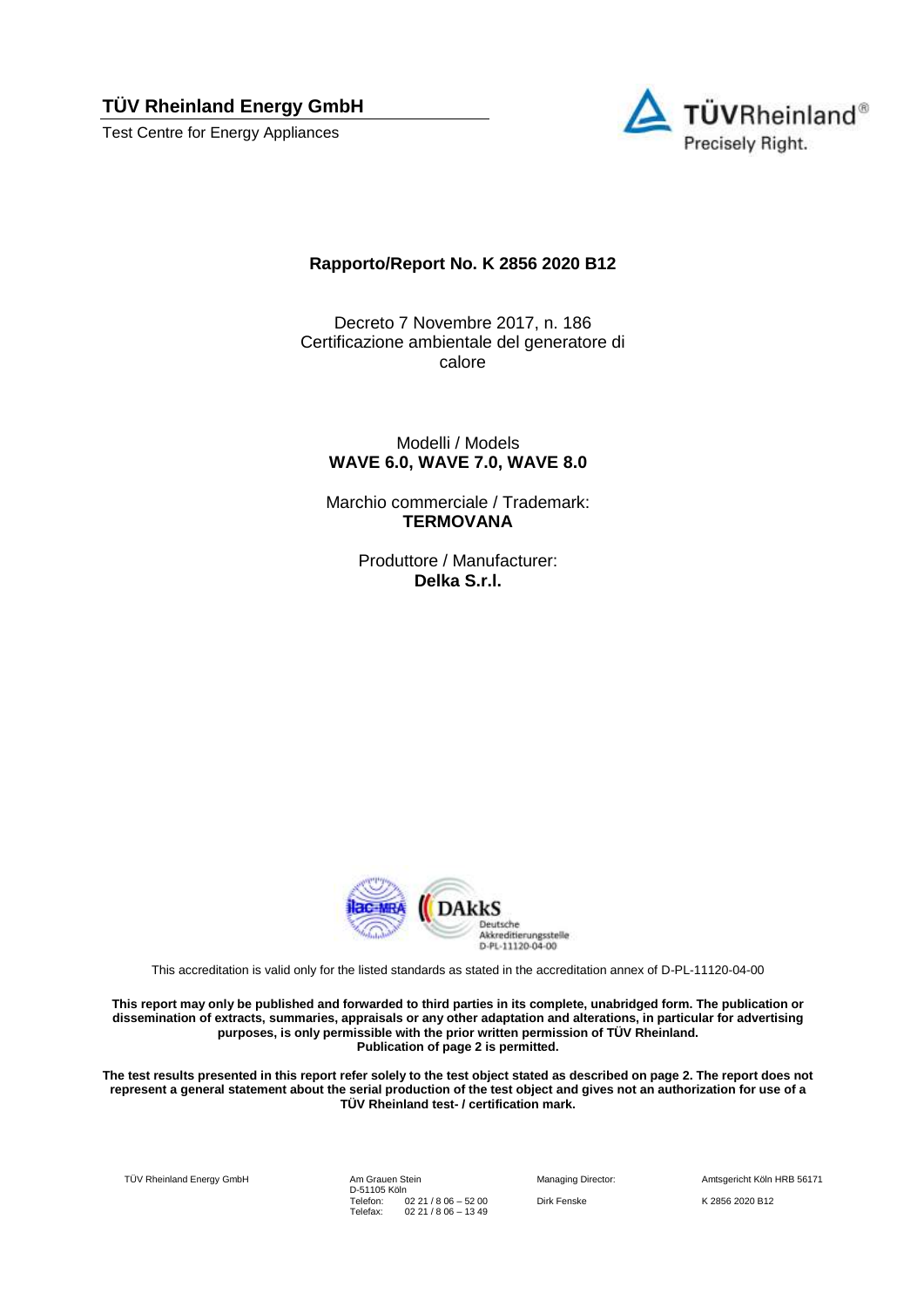Test Centre for Energy Appliances



## **Decreto 7 Novembre 2017, n. 186 Certificazione ambientale del generatore di calore**

Produttore / *Manufacturer:* **Delka S.r.l.** 

Marchio commerciale / *Trademark*: **TERMOVANA**

Modelli / Models:

Potenza termica nominale / *Nominal heat output*:

Norma di riferimento / *Reference standard*: EN 14785:2006

Ente Notificato CPR/ Notified body acc. CPR NB 2456

Rapporto di Prova di riferimento / *Reference test report:* K28562020T1

Combustibile di prova / *Test fuel*: Pellet di legna */ wood pellet*

# Via Crevada, 63 31020 Refrontolo (TV)

| WAVE 6.0 | <b>WAVE 7.0</b> | <b>WAVE 8.0</b> |
|----------|-----------------|-----------------|
| 5,0 kW   | 6,0 kW          | $\sqrt{7.0}$ kW |

Tipologia prodotti / *Product types*: Stufe a pellets di legna / Wood pellet stoves

Cologne, 02.06.2020 432 / mc

ollis Dipl.-Ing. M. Ciccarelli Dipl.-Ing. A. Pomp

TÜV Rheinland Energy GmbH Test Centre for Energy Appliances NB 2456 (CPR) DIN EN ISO/IEC 17025:2005 accreditation: D-PL-11120-04-00

Assessor:  $\blacksquare$  Report released after review:

Parmi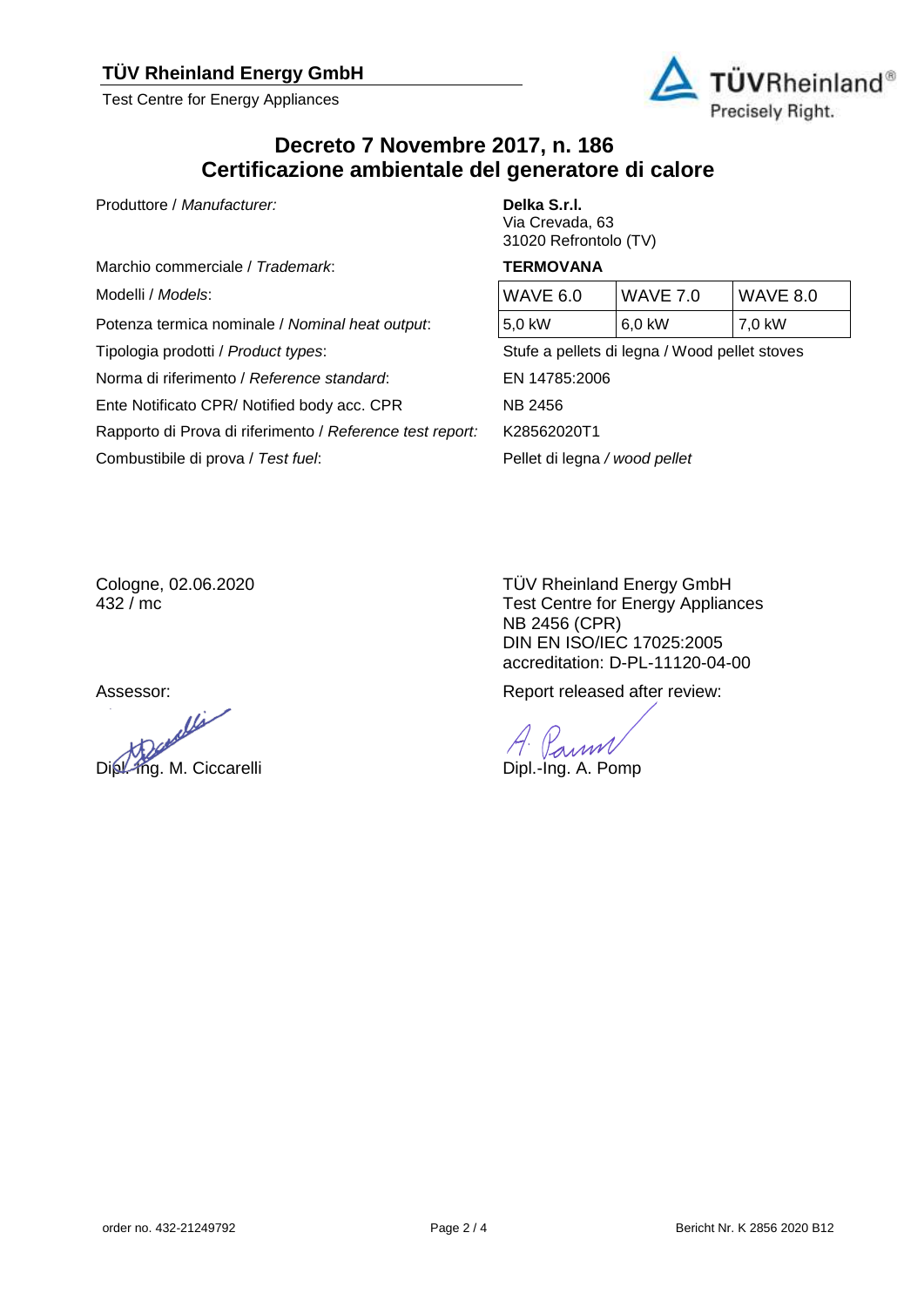Test Centre for Energy Appliances



| <b>WAVE 6.0</b>                       |      |                                             |          |          |          |
|---------------------------------------|------|---------------------------------------------|----------|----------|----------|
| Prestazioni del generatore di calore  |      | Classi di prestazione / Performance classes |          |          |          |
| Performances of the heating appliance |      | 5 stelle                                    | 4 stelle | 3 stelle | 2 stelle |
| $PP^{(1)}$ mg/Nm <sup>3</sup>         | 19   | 15                                          | 20       | 30       | 50       |
| $COT^{(1)}$ mg/Nm <sup>3</sup>        |      | 10                                          | 35       | 50       | 80       |
| $NOx^{(1)}$ mg/Nm <sup>3</sup>        | 108  | 100                                         | 160      | 200      | 200      |
| $CO(2)$ mg/Nm <sup>3</sup>            | 50   | 250                                         | 250      | 364      | 500      |
| $n^{(2)}$ %                           | 93,6 | 88                                          | 87       | 85       | 85       |

1) Determinato applicando il metodo di misura della UNI CEN/TS 15883

*Determined applying the measurement method of the UNI CEN/TS 15883*

(2) Determinato secondo la EN 14785:2006

*Determined according to EN 14785:2006*

Nota: tutti i valori di concentrazione calcolati al 13% di O<sub>2</sub> in condizioni normali (273 K, 1013 mbar, gas secco) *Note: all the concentration values are calculated at 13% of O<sup>2</sup> in normal conditions (273 K, 1013 mbar, dry gas)*

> Sulla base delle prestazioni indicate, il generatore di calore risulta in classe *Based on the declared performances, the heating appliance is in class*

> > **4 stelle / 4 stars**

| <b>WAVE 7.0</b>                       |      |                                             |          |          |          |
|---------------------------------------|------|---------------------------------------------|----------|----------|----------|
| Prestazioni del generatore di calore  |      | Classi di prestazione / Performance classes |          |          |          |
| Performances of the heating appliance |      | 5 stelle                                    | 4 stelle | 3 stelle | 2 stelle |
| $PP^{(1)}$ mg/Nm <sup>3</sup>         | 19   | 15                                          | 20       | 30       | 50       |
| $COT^{(1)}$ mg/Nm <sup>3</sup>        |      | 10                                          | 35       | 50       | 80       |
| $NOx^{(1)}$ mg/Nm <sup>3</sup>        | 126  | 100                                         | 160      | 200      | 200      |
| $CO(2)$ mg/Nm <sup>3</sup>            | 63   | 250                                         | 250      | 364      | 500      |
| $n^{(2)}$ %                           | 93,0 | 88                                          | 87       | 85       | 85       |

1) Determinato applicando il metodo di misura della UNI CEN/TS 15883

*Determined applying the measurement method of the UNI CEN/TS 15883*

(2) Determinato secondo la EN 14785:2006

*Determined according to EN 14785:2006*

Nota: tutti i valori di concentrazione calcolati al 13% di O<sub>2</sub> in condizioni normali (273 K, 1013 mbar, gas secco) *Note: all the concentration values are calculated at 13% of O<sub>2</sub> in normal conditions (273 K, 1013 mbar, dry gas)* 

> Sulla base delle prestazioni indicate, il generatore di calore risulta in classe *Based on the declared performances, the heating appliance is in class*

**4 stelle / 4 stars**